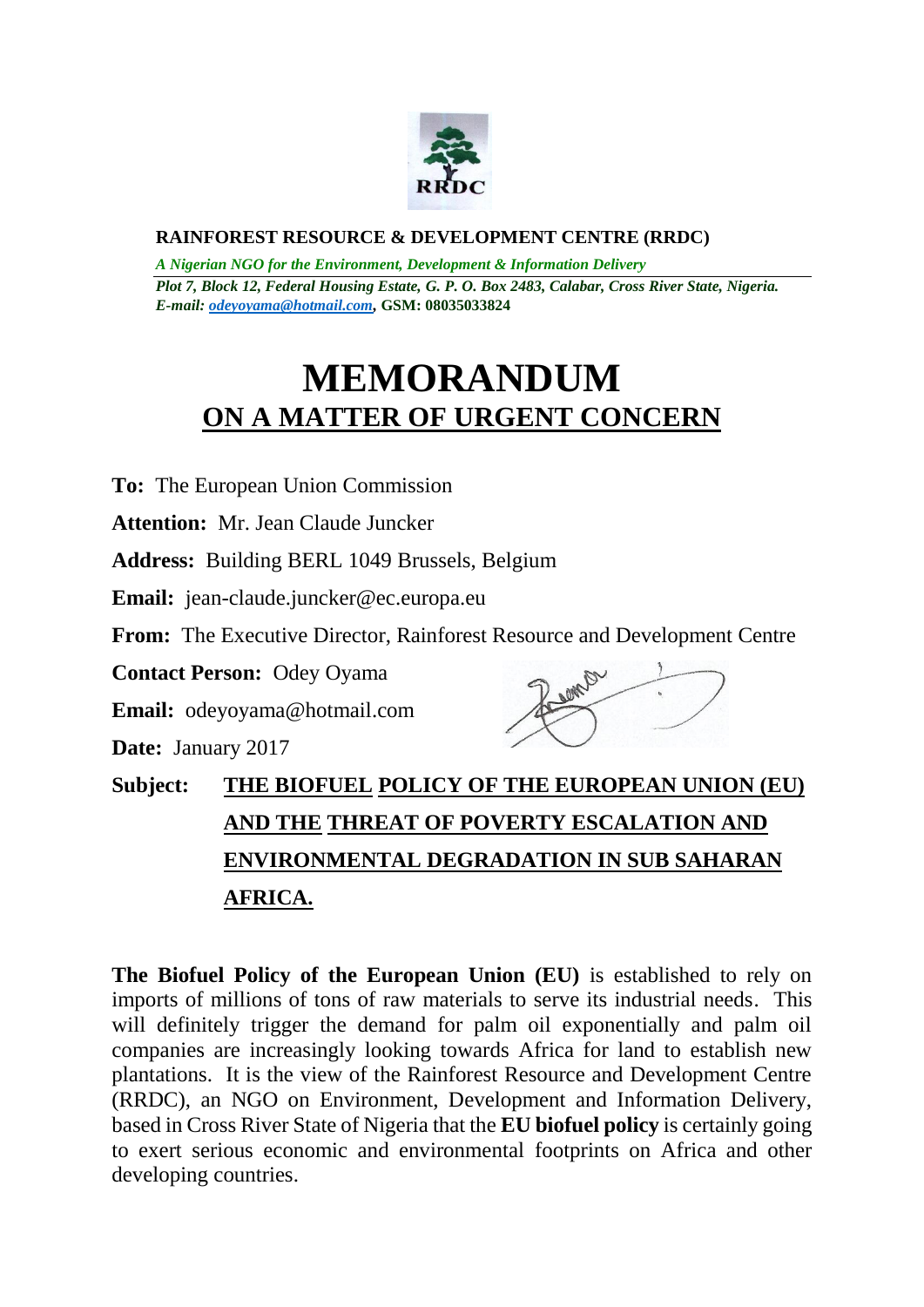The demand for palm oil in other to meet the supply of the need for the Biofuel industry in EU is bound to be very excessive. For instance, in 2015, the use of palm oil for biofuel production in EU was estimated at 3.35 million tons of palm oil. Such a huge demand as cited above has induced multinational companies to move into sub Saharan Africa scrambling for forest and indigenous peoples' lands in order to set up monoculture palm oil plantations. In 2012, Wilmar International, one of the world's largest palm oil conglomerates, with headquarters at Singapore, arrived in Cross River State of Nigeria with the declared intention of setting up 50,000 hectares of oil palm plantations. In the course of this endeavour, various communities are poised to lose their forest lands and means of livelihoods, resulting in increased scenarios of poverty aggravation in a region where poverty alleviation ought to be the ultimate GOAL. In the case of Wilmar, the excessively aggravated quest for land is demonstrated by the fact that the conglomerate is already implicated in issues pertaining to massive encroachment on the Oban Hills Division of the Cross River National Park and the Ekinta Forest Reserve. The Park, which is contiguous with the Ejagham Forest Reserve and Korup National Park in the Cameroon Republic and currently under serious threats of extinction by this encroachment is long recognized as one of the 25 biodiversity hotspots of global importance. Please refer to the following publications:

- 1) Biodiversity hotspots for conservation priorities. Nature, 403:853-845: By Myers, N., Mittermeier, R.A., Mittermeier, C.G., DaFonseca, G.A.B. and Kent, J. (2002);
- 2) Africa's Gulf of Guinea Forests: biodiversity patterns and conservation priorities. Conservation International and the Wildlife Conservation Society. By Oates, J.F., R.A. Bergl and J.M. Linder (2004).

In conclusion, it can be seen that the EU Biofuel Policy actually will have the undesirable effect of energizing multinational companies into massive land grab of community forest lands belonging to poor indigenous communities and therefore further aggravating the poverty by removing their means of livelihoods. It is also already energizing multinational companies that are interested in monoculture oil palm plantation development into grabbing lands that have been placed under conservation as it is presently the case of Wilmar International and the Oban Hills Division of the Cross River National Park, the largest block of intact, primary, lowland moist forest in Nigeria with a presence of high levels of endemism over a wide range of taxa (Oates et al. 2004; Gartshore, 2005; Bergl et al. 2007). Please also refer to the following publications:

i) NCF-WCS Biodiversity Research Programme - An Amfibian Survey of the Oban Hills Division of the Cross River National Park. By Abiodun O (2005):.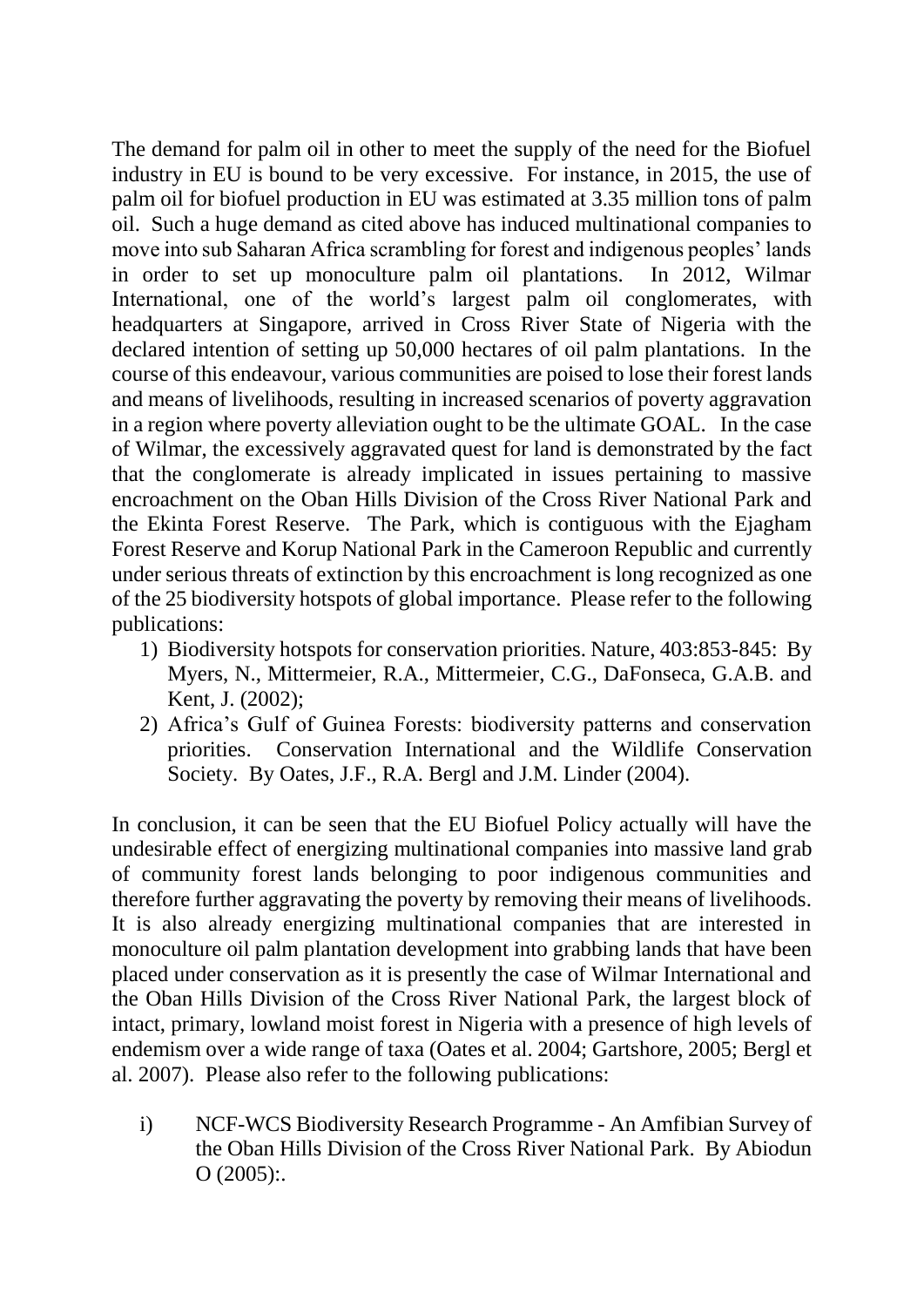- ii) NCF-WCS Biodiversity Research Programme: More Amphibian surveys in the Oban Hills and Obudu Hills, Cross River State. By Abiodun O (2007):
- iii) WCS ANNUAL REPORT: 2015 CROSS RIVER NATIONAL PARK (OBAN DIVISION) – by Peter ABANYAM & Inaoyom IMONG www.wcsnigeria.org.
- iv) Herpetofaunal Surveys on Obudu Cattle Ranch and Okwangwo Division of Cross River National Park. Preliminary Summary Report. In Appendix 7.3: A year-end report submitted to the John D. and Catherine T. MacArthur Foundation by WCS - Gartshore (2005).
- v) Notable bird observation from Nigeria, including the first records of Spot-breasted Ibis Bostrychia rara and Yellow Longbill Macrosphencus flavicans. Malimbus 25:8594: By Demey, R.F., Dowsett-Lemaire and Dowsett, R.J. (2003).
- vi) The Mammals of Nigeria. Oxford University Press, Oxford. 402 pp. 5. By Happold, D. C. D. (1987). Hutterer, R. & Happold, D. C. D. (1983).
- vii) The Shrews of Nigeria. By Bonn zool Monogr., 18: 1-79. 6
- viii) Herpetofaunal Surveys on Obudu Cattle Ranch and Okwangwo Division of Cross River National Park. Preliminary Summary Report. In Appendix 7.3: A year-end report submitted to the John D. and Catherine T. MacArthur Foundation by WCS; Gartshore (2005).

In view of the scenarios described above, the creation of the EU Biofuel Policy at this time of global emergencies in food security and environmental sustainability, is highly disturbing. It is therefore the passionate plea of the Rainforest Resource and Development Centre (RRDC) that EU should kindly review its Biofuel Policy since it is prone to cause widespread poverty and food security issues in *the* sub Saharan Africa, as well as global environmental concerns. Already, the grabbing of indigenous peoples lands in Cross River State of Nigeria has compelled a corresponding response from landlord communities in defense of their rights to their ancestral lands and the protection of their source of livelihoods, their natural and cultural heritages.

The Photograph (1) below shows members of the indigenous community of IBIAE in Biase Local Government Area in Cross River State of Nigeria demonstrating against the sale of their ancestral lands to WILMAR International without their free, prior and informed consent. Photo 2 & 3 below also shows the indigenous tribal peoples of Ekong-Anaku community who have been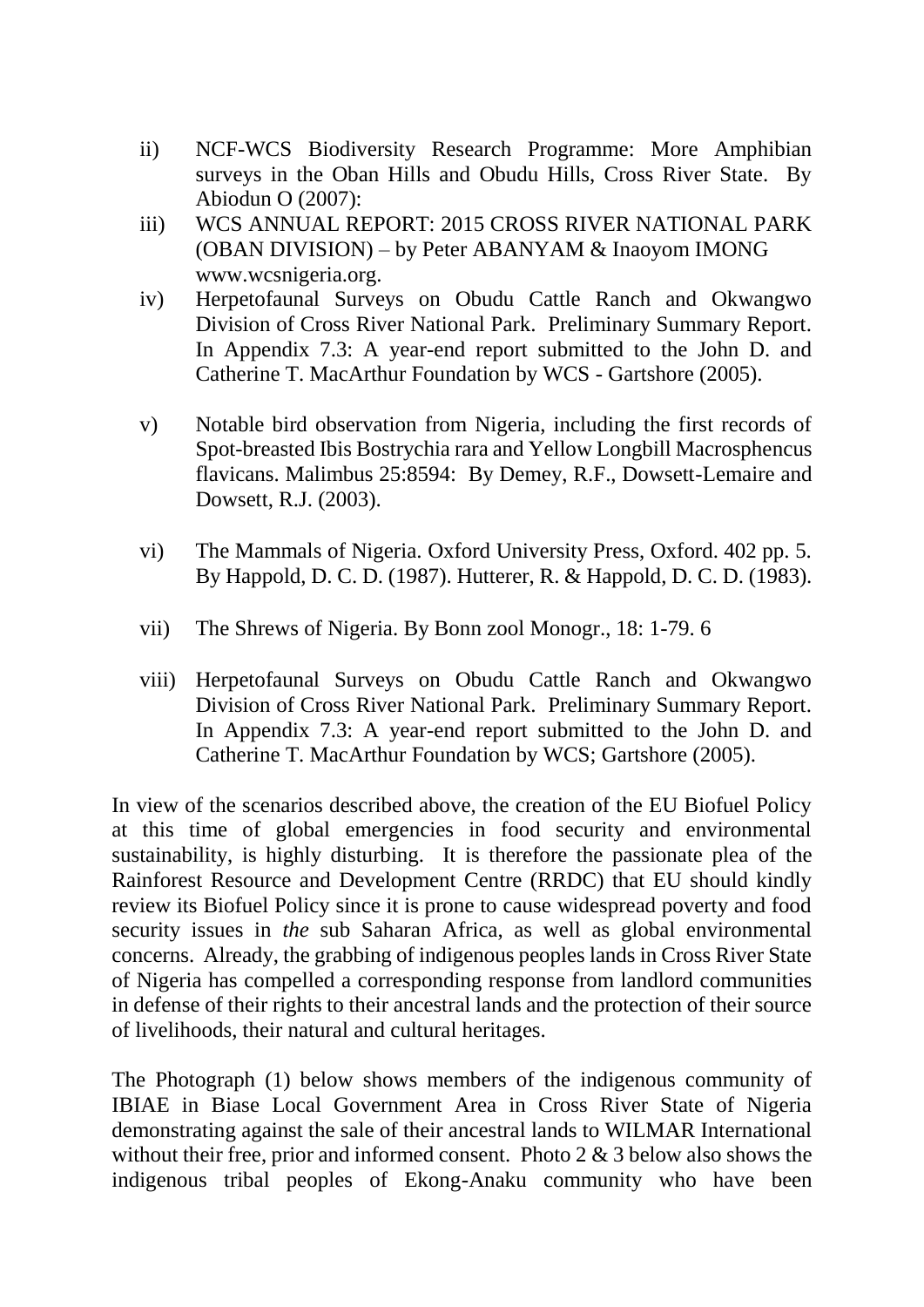dispossessed of their only remaining ancestral forestland at Ekinta Forest Reserve since 2002. A massive stretch of ten thousand hectares (10,000 ha) of their forestland has been taken away from them compulsorily and sold to Wilmar International for the establishment and expansion of their IBAD Estate. The communal landowners were not consulted, nor have compensations been paid to them as provided by the Laws of the Federal Republic of Nigeria under the Land Use Act (CAP. 202) 1978. As a result, they have been deprived of their farmlands and source of subsistence in violation of their Constitutional Rights, and their rights as firmly established in the United Nations Charter and African Charter on Human and Peoples' Rights. The Wilmar oil palm plantation at IBAD is clearly established in defiance of due democratic process, the rule of law and respect for all human rights and fundamental freedoms. To the forest communities, the forestlands are fundamental to their social, cultural, spiritual, economic and political survival as distinct peoples. Presently, they are desperately in need of farmlands to meet their food security and livelihood needs.



## **Photo 1**

Photo 1 shows members of Biase community in Akamkpa Local Government Area that have completely lost thier land to Wilmar International for the establishment of oil palm plantation and expansion. They were not consulted neither were they paid any form of compensation for their land.